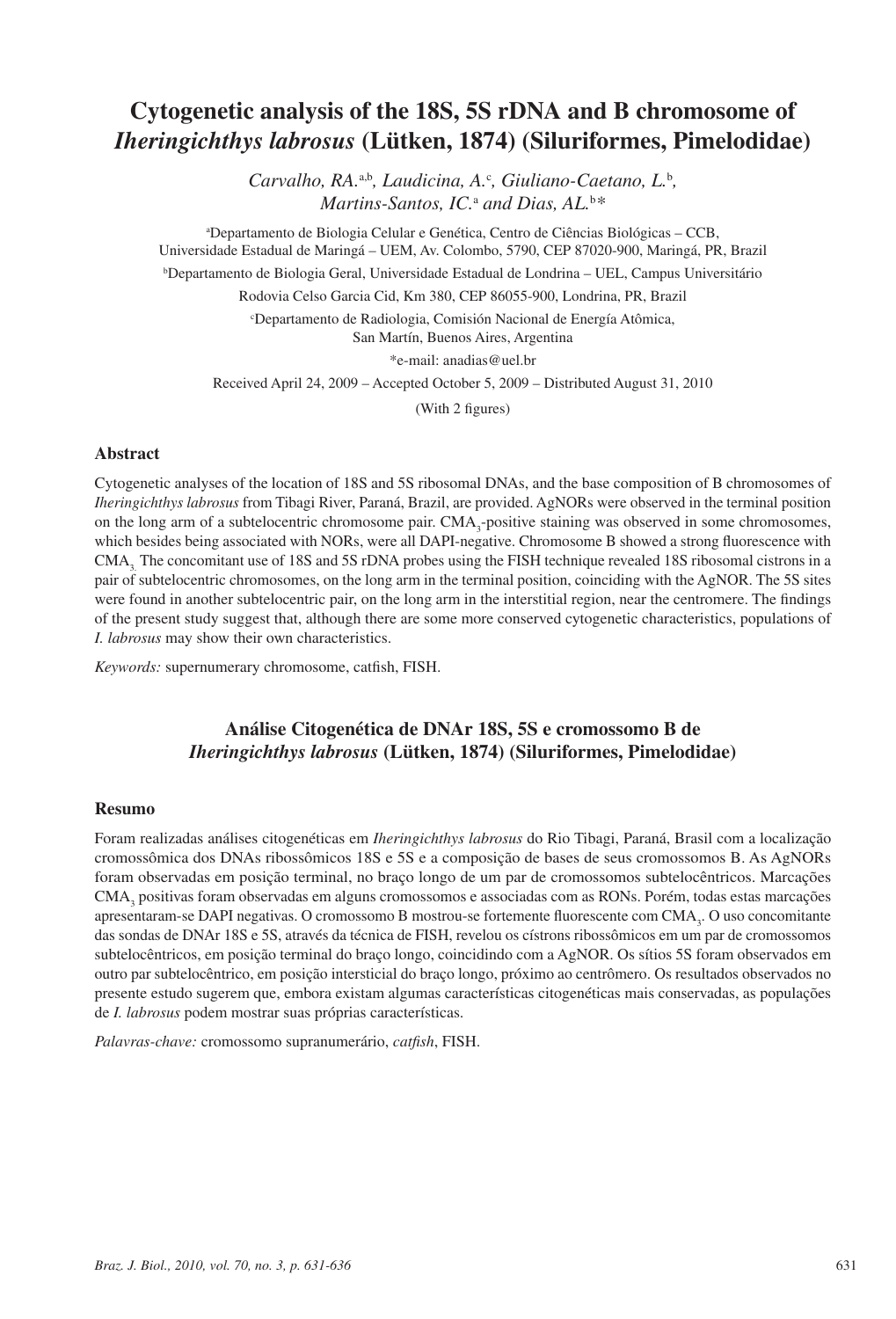### **1. Introduction**

The genus *Iheringichthys* belongs to the order Siluriformes, family Pimelodidae, and includes only two species: *Iheringichthys megalops* Eigenmann and Ward, 1907, which is found in the Paraguay River basin, and *Iheringichthys labrosus,* in the Paraná River basin (Burgess, 1989). Only some populations of *I. labrosus* have been studied from a cytogenetic perspective, demonstrating a diploid number of 56 chromosomes, with the presence of up to three supernumerary chromosomes or Bs (Vissotto et al., 1999; Carvalho et al., 2004; Carvalho and Dias, 2005a).

The supernumerary chromosomes or Bs have been described in 61 species of Neotropical freshwater fishes (Carvalho et al., 2008). Only five species among those of the family Pimelodidae have such chromosomes: *Bergiaria westermanni* (Lütken, 1874) (Dias and Foresti, 1993), *Iheringichthys labrosus* (Vissotto et al., 1999; Carvalho et al., 2004; Carvalho and Dias, 2005a), *Pimelodus ortmanni* Haseman, 1911 and *Pimelodus* sp. NUP690, NUP1664, NUP1786, NUP1826 (NUP refers to the ichthyological collection of NUPELIA, Núcleo de Pesquisas em Limnologia, Ictiologia e Aquicultura of Universidade Estadual de Maringá, PR, Brazil) (Borin and Martins-Santos, 2004) and *Megalonema platanum* (Günther, 1880) (Carvalho, 2008). There are few papers that have examined the base pair composition of these chromosomes in fish (Vênere et al., 1999; Maistro et al., 2000, 2002; Jesus et al., 2003).

Fluorochromes have been used to demonstrate chromosomal regions rich in certain pairs of nitrogenous bases, since they stain preferentially specific regions. In fish, staining with GC-specific fluorochromes, such as  $CMA<sub>3</sub>$ , has shown a close relationship between the nucleolar organizer regions (NORs) observed by impregnation with silver nitrate  $(AgNO<sub>3</sub>)$  and the chromosomal regions stained with these fluorochromes. In some species of the family Pimelodidae, fluorochromes have also revealed several other regions, which appear to be related to a specific type of heterochromatin (Swarça et al., 2003; Souza et al., 2004; Treco et al., 2008).

In higher eukaryotes, tandem arrays of ribosomal RNA genes are organised into two different multigene families composed of hundreds of thousands of copies. One family is represented by 45S rDNA encoding 18S, 5.8S and 26S/28S rRNAs, and the other is represented by 5S rDNA that encodes 5S rRNA, one of the largest components of ribosome subunits. The 5S rDNA arrangement consists of sequences of 120 base pairs (bp) that are separated from each other by non-transcribed spacer regions (Martins and Galetti-Júnior, 2001).

Although NORs are generally viewed by silver impregnation and by fluorochromes that stain preferably GC-rich regions, they can also be located through the technical accuracy of fluorescent in situ hybridisation (FISH) with 45S, 28S and 18S rDNA probes. The ribosomal cistrons of 5S rDNA can only be identified using the FISH technique, and are therefore not related to NORs.

The objective of this study was to examine the chromosomal location of 18S and 5S ribosomal DNAs, and the base composition of B chromosomes in a population of *Iheringichthys labrosus* from the Tibagi River basin (Paraná, Brazil), and compare the results with those obtained for the population of the Capivara Reservoir, previously reviewed by Carvalho and Dias (2005a, b, 2007).

### **2. Material and Methods**

Eight individuals from *Iheringichthys labrosus*, collected in the Tibagi River, Londrina, Paraná, Brazil (23° 21' 27.22'' S and 51° 00' 34. 36'' W) were analysed. Mitotic chromosomes were obtained from kidney cells according to the conventional technique of Bertollo et al. (1978). Nucleolar organizer regions (NORs) were identified by silver nitrate staining according to Howell and Black (1980). Fluorochrome staining with the GC- specific chromomycin  $-A_3$  (CMA<sub>3</sub>) and AT-specific diamidino-2-phenylindole (DAPI) was carried out according to Schweizer (1980). The 18S rDNA (1700 bp) of *Oreochromis niloticus niloticus* (Linnaeus, 1758) and 5S rDNA (200 bp) of *Leporinus elongates*  Valenciennes, 1850, were used concurrently for the fluorescent in situ hybridisation, following the protocol described by Christian et al. (1998).

### **3. Results**

The AgNOR in *I. labrosus* from the Tibagi River was observed on the long arm of a pair of subtelocentric chromosomes, in the terminal position (Figure 1a). The concomitant use of 18S and 5S rDNA probes, using the FISH technique, showed the 18S ribosomal cistrons in a pair of subtelocentric chromosomes, on the long arm in the terminal position (Figure 1b) and the 5S sites were found in another subtelocentric pair, on the long arm in the interstitial region, near the centromere (Figure 1b).

Some chromosomes showed  $\text{CMA}_3$  positive sites after fluorochrome treatment, mainly at one terminal and a few interstitial positions. A pair of subtelocentric chromosomes showed terminal staining on the long arm (Figure. 2a). With the fluorochrome DAPI, this same pair showed negative staining (Figure. 2b). The analysis of metaphases with a single B chromosome in the population from the Tibagi River revealed that this chromosome is strongly fluorescent with  $CMA<sub>3</sub>$  and negative with DAPI (Figures 2a, b).

#### **4. Discussion**

Carvalho et al. (2004) has previously described the karyotype of *I. labrosus* from the Tibagi River, which showed a diploid number of  $2n = 56$  chromosomes with karyotype formula of  $32 \text{ m} + 8 \text{ s} + 6 \text{ s} + 10 \text{ a}$ , and also described the presence of 0-3 supernumerary microchromosomes in this population. The same diploid number was found in all populations of this examined species, but different karyotype formulas were observed (Table 1). Such differences may be due to processes of chromosomal rearrangements that do not change the diploid number, such as pericentric inversions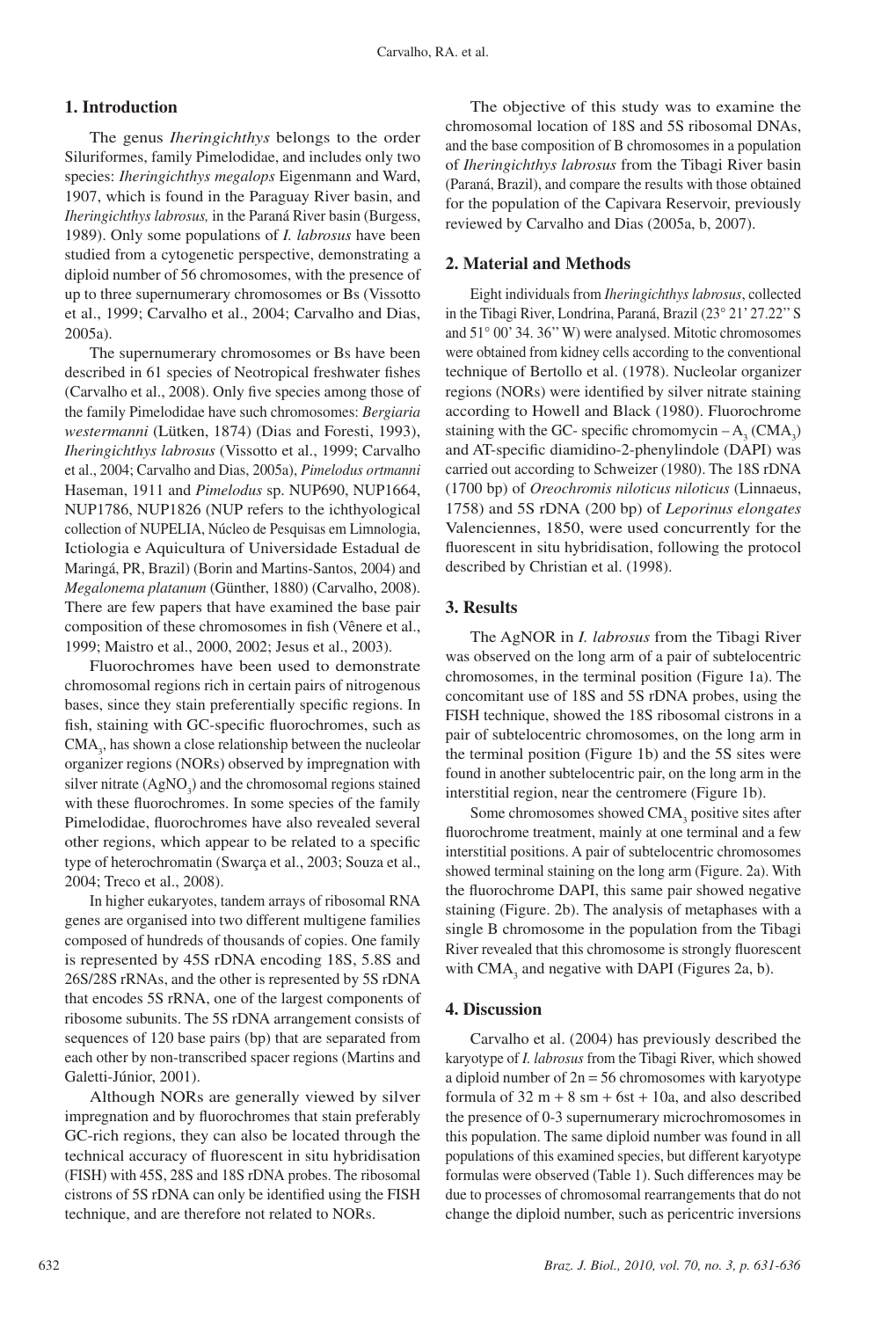

**Figure 1.** Somatic metaphases of *Iheringichthys labrosus* submitted to treatment with  $AgNO<sub>2</sub> (a)$  and FISH with 18S and 5S rDNA probe (b). Arrows indicate the NOR-bearing chromosomes (a) and 18S rDNAr (b). The arrowheads indicate 5S rDNA in (b).

and/or translocations. Different karyotype formulas may also suggest that this is a species complex that requires a taxonomic revision in *Iheringichthys labrosus.*

Table 1 shows that supernumerary chromosomes occur in 75% of the populations of *I. labrosus*. Among these populations carrying B chromosomes, 70% of all individuals examined had such chromosomes, representing a high interindividual frequency of B chromosomes in this species.

The AgNOR has revealed to be conserved regarding its location on the long arm of a pair of subtelocentric chromosomes, as corroborated by the present study, in the same way as other populations of *I. labrosus* previously analysed (Table 1). One possible exception is the population from the Guaraúna River, Paraná, where the NOR is found on the short arm of a submetacentric pair (Ribeiro et al., 2008). In the family Pimelodidae, the



**Figure 2.** Somatic metaphases of *Iheringichthys labrosus* submitted to treatment with  $CMA<sub>3</sub>$  (a) and DAPI (b). The arrows indicate the supernumerary chromosome. The arrowheads indicate the NOR-bearing chromosomes.

**NOR** 

position of the NOR seems to represent an important factor in distinguishing between species of large size, such as the group "Sorubiminae" that, without exception, has the NOR on the short arms, and species of small to medium size, such as the group "*Pimelodus*", which fits in the genus *Iheringichthys* and most usually has the NOR on the long arm (Fenocchio et al., 2003).

In the *I. labrosus* population of the Capivara Reservoir reviewed by Carvalho and Dias (2007), hybridisation with the 18S rDNA probe also showed signals corresponding to AgNORs in a pair of st-chromosomes and on the long arm in the terminal position, as in the population from the Tibagi River. The 5S rDNA location was different from that of the population studied herein, because the 5S ribosomal cistrons were in a terminal position on the long arm of a subtelocentric pair.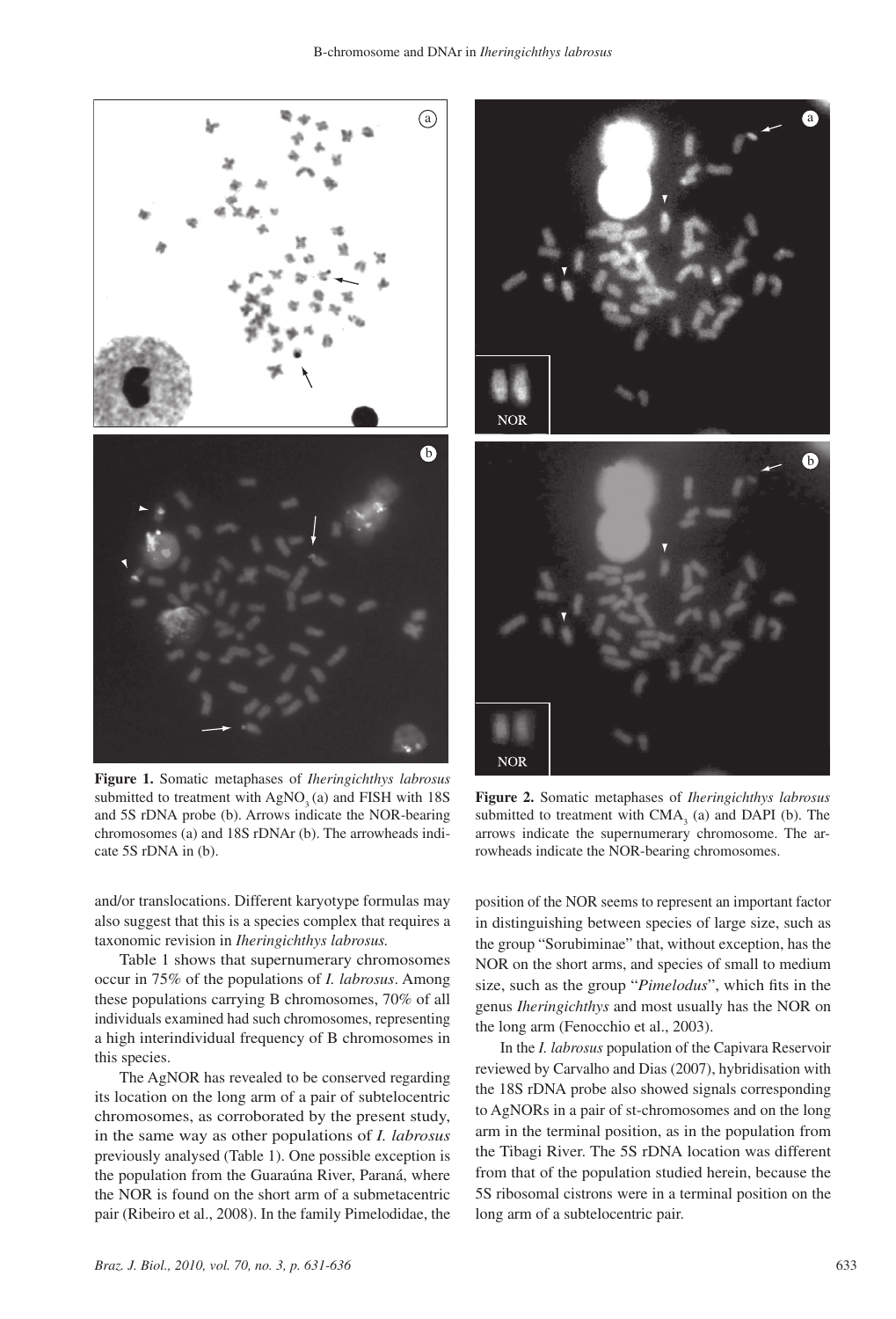| Locality                     |    | $2n$ FN | Karyotype                                                                     |       | <b>Bs</b> Number of Individuals<br>individuals | with Bs      | AgNOR | <b>Reference</b>                                          |
|------------------------------|----|---------|-------------------------------------------------------------------------------|-------|------------------------------------------------|--------------|-------|-----------------------------------------------------------|
| Mogi-Guaçu<br>River (SP)     | 56 |         | $108 \quad 26 \text{ m} + 14 \text{ sm} + 12 \text{ st} + 4 \text{ a } 0 - 2$ |       | 4                                              | 4            |       | Dias and Foresti<br>(1990)                                |
| Paraná<br>River(PR)          | 56 | 98      | $42 m$ , sm + 14 st, a                                                        |       |                                                |              |       | pair $st - q$ Garcia et al.<br>(1990)                     |
| Jurumirirm<br>Reservoir (SP) | 56 |         | $106 \quad 22 \text{ m} + 18 \text{ s} + 10 \text{ s} + 6 \text{ a } 1 - 2$   |       | 8                                              | 3            |       | pair $st - q$ Vissotto et al.<br>(1999)                   |
| Tibagi<br>River (PR)         | 56 |         | $102 \quad 32 \text{ m} + 8 \text{ sm} + 6 \text{ st} + 10 \text{ a}$         | $0-3$ | 11                                             | 9            |       | pair $st - q$ Carvalho et al.<br>$(2004)$ ; present study |
| Capivara<br>Reservoir (PR)   | 56 |         | $100 \t26 m + 12 sm + 6 st + 12 a \t0-1$                                      |       | 25                                             | 18           |       | pair $st - q$ Carvalho and Dias<br>(2005a)                |
| Guaraúna<br>River (PR)       | 56 |         | $106$ 14 m + 32 sm + 4 st + 6 a                                               |       | 17                                             | $\mathbf{0}$ |       | pair $sm - p$ Ribeiro et al.<br>(2008)                    |

**Table 1.** Cytogenetic data in *Iheringichthys labrosus* from different localities.

Legend: FN, fundamental number: m: metacentric; sm: submetacentric; st: subtelocentric; a: acrocentric; q: long arm; p: short arm.

The use of the 18S rDNA probe has been growing in the family Pimelodidae, confirming data obtained with silver nitrate, as observed in *Pinirampus pirinampu* (Spix and Agassiz, 1829) (Swarça et al., 1999), *Zungaro zungaro* (Humboldt, 1821) (Swarça et al., 2001), in different species of the genus *Pimelodus* (Souza et al., 2004; Garcia and Moreira-Filho, 2008), in *Pseudoplatystoma corruscans* (Spix and Agassiz, 1829) (Swarça et al., 2005), in *Steindachneridion melanodermatum* Garavello, 2005 and *Steindachneridion scriptum* (Miranda Ribeiro, 1918) (Swarça et al., 2008). In *P*. *corruscans* the 5S rDNA probe has been used in addition to the 18S rDNA showing that these regions are also present on different chromosomes in this species and located in a subterminal region (Swarça et al., 2005).

Martins and Galetti-Júnior (1999) described the location of the 45S and 5S rDNA regions on different chromosomes, which seems to represent a good condition, whereby the harmony of these sites of multiple copies would not be disrupted, which would be important to avoid undesirable translocations of 5S rDNA into the arrangement of 45S rDNA, or vice versa. Therefore, this condition allows an even greater conservatism of these regions, which is important for maintaining the cell.

Because 5S rDNA is found in the interstitial position of most fish of various orders, Martins and Galetti-Júnior (2001) suggest that this location is optimal in fish. Since the 5S rDNA region is located on the same chromosome in the populations of I. *labrosus* from the Capivara Reservoir (Carvalho and Dias, 2007) and from the Tibagi River (this study), but in terminal and interstitial positions, respectively, it is possible that there was a paracentric inversion in a subtelocentric pair bearing 5S ribosomal genes. Probably, due to the fact that in most fish species these genes are located in an interstitial position, the location of the terminal 5S genes in the population from Capivara represents a derived condition. According to Galetti-Júnior and Martins (2004), the interstitial chromosomal location does not seem to be coincidental, since this same pattern is observed in mammals and amphibians. This interstitial distribution may represent some advantage related to the organisation of these genes in the genome of vertebrates.

A pair of subtelocentric chromosomes in *I. labrosus* showed  $CMA<sub>3</sub>$  positive sites on the long arm, probably indicating AgNOR, while with the fluorochrome DAPI these regions showed negative staining and were therefore rich in GC bases. Regions with similar  $CMA<sub>3</sub>$  positive staining were also seen in the chromosomes of *I. labrosus* from the Capivara Reservoir (Carvalho and Dias, 2007).

Carvalho et al. (2004) described the supernumerary chromosomes of *I. labrosus* from the Tibagi River as totally heterochromatic. The results found in this study through the use of fluorochromes showed a particular heterochromatin in this supernumerary chromosome, with an abundance of GC. This was not seen in the population of *I. labrosus* from the Capivara Reservoir studied by Carvalho and Dias (2005a).

Few investigators have reported on the base composition of supernumerary chromosomes in fish; however, results similar to those obtained here were published by Vênere et al. (1999). These authors treated the chromosomes of Leporinus sp. with CMA<sub>3</sub> and detected a small interstitial bright fluorescent band in the supernumerary chromosome of this species, which according to the authors may be related to a particular heterochromatin. Similarly, Abucarma and Martins-Santos (2001) reported an intense positive  $\text{CMA}_3$  signal on the metacentric B chromosome of *Rhamdia branneri* Haseman, 1911, in the telomeric heterochromatic region.

The findings of the present study suggest that, although there are some more conserved cytogenetic characteristics, such as the diploid number and NOR location, populations of I. *labrosus* may show their own characteristics. The karyotype formula, chromosomal location of 5S rDNA, and base composition of supernumerary chromosome of *I*. *labrosus* populations from the Tibagi River (current work) and from the Capivara Reservoir (Carvalho and Dias, 2005a, b, 2007) suggest that these populations are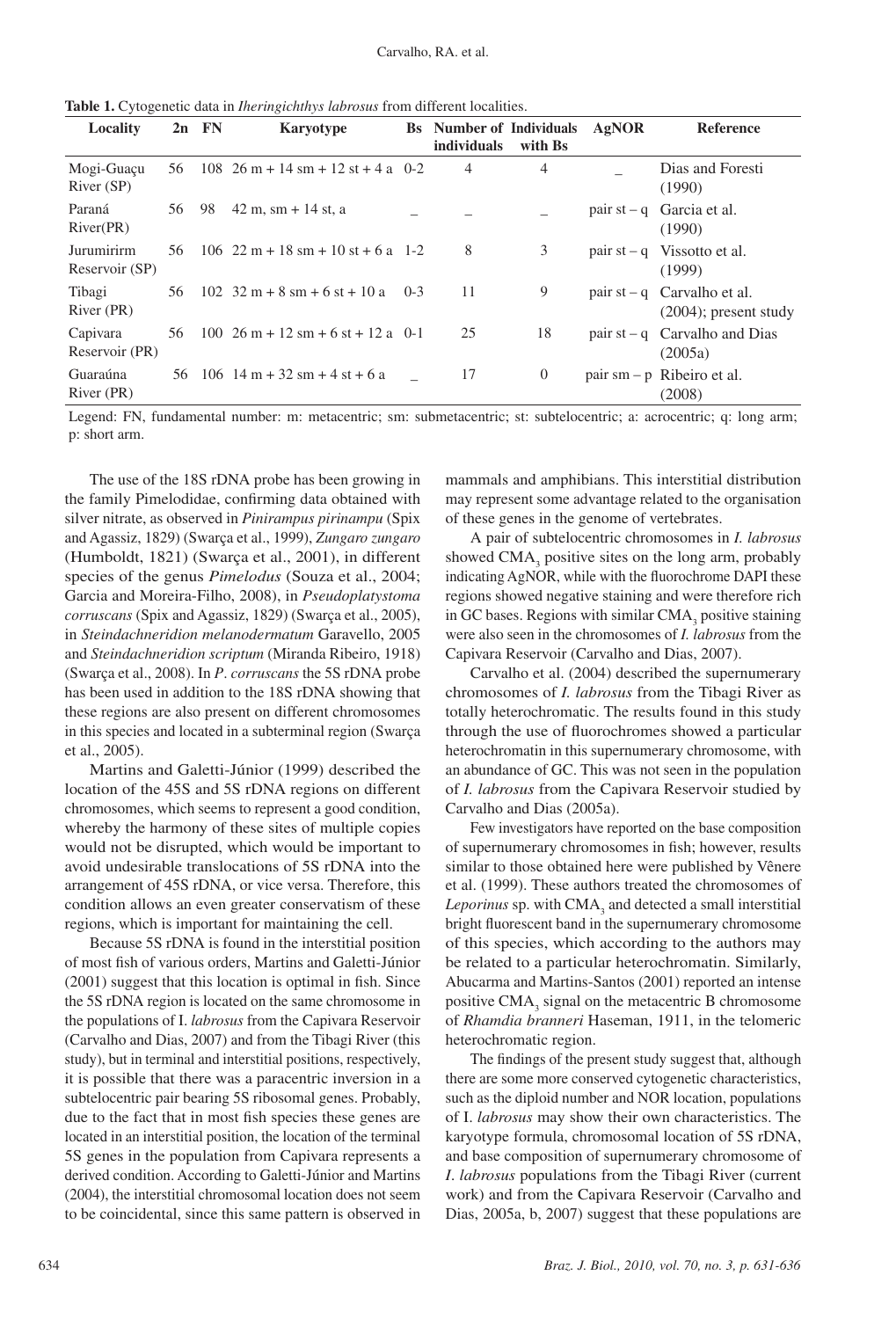subject to different genetic changes that can be selected by the environment and may be of different species, thus requiring further taxonomic studies.

*Acknowledgements* — The authors are grateful to Fundação Araucária, CNPq (Conselho nacional de Desenvolvimento Científico e Tecnológico) and CAPES (Coordenação de Aperfeiçoamento de Pessoal de Nível Superior) for their financial support and to Dra. Maria Múlhmann Díaz (*in memorian*), who made available the Laboratório de Citogenética Molecular, CONEA, Buenos Aires.

## **References**

ABUCARMA, M. and MARTINS-SANTOS, IC., 2001. Karyotype and B chromosome of *Rhamdia* species (Pisces, Pimelodidae) endemic in the river Iguaçu basin. *Cytologia*, vol. 66, no. 3, p. 299-306.

BERTOLLO, LAC., TAKAHASHI, CS. and MOREIRA FILHO, O., 1978. Cytotaxonomic considerations on *Hoplias lacerdae* (Pisces, Erythrinidae). *Brazilian Journal of Genetics*, vol. 1, no. 2, p. 103-120.

BORIN, LA. and MARTINS-SANTOS, IC., 2004. Study on karyotype and occurrence of B chromosomes in two endemic species of the genus *Pimelodus* (Siluriformes, Pimelodidae) from the River Iguaçu. *Hereditas*, vol. 140, p. 201-209.

Burgess, WE. 1989. *An atlas of freshwater and marine catfishes*: a preliminary survey of the Siluriformes. New Jersey: TFH Publications. 784 p.

Carvalho, RA., 2008. *Ocorrência de cromossomos B em peixes neotropicais e análise citogenética em Iheringichthys labrosus e Megalonema platanum (Teleostei, Pimelodidae)*. Maringá: Universidade Estadual de Maringá. [Tese de Doutorado]

Carvalho, RA. and Dias, AL., 2005a. Cytogenetic characterization of B chromosomes in two populations of *Iheringichthys labrosus* (Pisces, Pimelodidae) from the Capivara Reservoir (Paraná, Brazil). *Caryologia,* vol. 58, no. 3 p. 269-273.

CARVALHO, RA. and DIAS, AL., 2005b. Karyotipic characterization of *Iheringichthys labrosus* (Pisces, Pimelodidae): C-, G- and restriction endonuclease banding. *Genetics and Molecular Research*, vol. 4, no. 4, p. 663-667.

CARVALHO, RA. and DIAS, AL., 2007. Interindividual size heteromorphism of NOR and chromosomal location of 5S rRNA genes in *Iheringichthys labrosus*. *Brazilian Archives of Biology and Technology*, vol. 50, no. 1, p. 141-146.

Carvalho, RA., Giuliano-Caetano, L. and Dias, AL., 2004. Cytogenetic analysis of A- and B- chromosomes of *Iheringichthys labrosus* (Pisces, Pimelodidae) from the river Paraná, Brazil. *Cytologia*, vol. 69, no. 4, p. 381-385.

Carvalho, RA., Martins-Santos, IC. and Dias, AL., 2008. B-chromosomes: an update about their occurrence in freshwater Neotropical fishes (Teleostei). *Journal of Fish Biology*, vol. 72, p. 1907-1932.

Christian, A., McNiel, E., Robinson, J., Drabek, R., LaRue, S., Waldren, C. and Bedford, J., 1998. A versatile image analysis approach for simultaneous chromosome identification and localization of FISH probes. *Cytogenetics and Cell Genetics*, vol. 82, no. 3-4, p. 172-179.

Dias, AL. and Foresti, F., 1990. Algumas considerações sobre o cariótipo de *Iheringichthys labrosus* (Siluriformes, Pimelodidae) do Rio Mogi-Guaçu. In *Abstract do III Simpósio de Citogenética Evolutiva Aplicada a Peixes Neotropicais*. Botucatu. p. 32.

DIAS, AL. and FORESTI, F., 1993 Cytogenetic studies on fishes of the family Pimelodidae (Siluroidei). *Brazilian Journal of Genetics*, vol. 16, no. 3, p. 585-600.

Fenocchio, AS., Bertollo, LAC., Takahashi, CS., DIAS, AL. and SWARÇA, AC., 2003. Cytogenetic studies and correlated considerations on Rhamdiinae relationships (Pisces, Siluroidei, Pimelodidae). *Cytologia*, vol. 68, no. 4, p. 363-368.

GALETTI JÚNIOR, PM. and MARTINS, C., 2004. Contribuição da hibridização *in situ* para o conhecimento dos cromossomos de peixes. In GUERRA, M. (Ed.). *FISH*: conceitos e aplicações na Citogenética. Ribeirão Preto: Sociedade Brasileira de Genética. p. 61-88.

Garcia, RMG., Sachete, R. and Martins-Santos, IC., 1990. Aspectos citogenéticos de *Iheringichthys labrosus*  (Pisces, Pimelodidae) do Rio Paraná, região de Porto Rico, PR. In *Abstract do III Simpósio de Citogenética Evolutiva Aplicada a Peixes Neotropicais*. Botucatu. p. 33.

GARCIA, C. and MOREIRA FILHO, O., 2008. Localization of ribosomal genes in three *Pimelodus* species (Siluriformes, Pimelodidae) of the São Francisco River: 5S genes as species markers and conservation of the 18S rDNA sites. *Genetics and Molecular Biology*, vol. 31, no. (suppl), p. 261-264.

HOWELL, WM. and BLACK, DA., 1980. Controlled silver staining of nucleolus organizer regions with a protective colloidal developer: a one-step method. *Experientia*, vol. 36, no. 8, p. 1014-1015.

Jesus, CM., Galetti Júnior, PM., Valentini, S. and MOREIRA FILHO, O., 2003. Molecular characterization and chromosomal localization of two families of satellite DNA in *Prochilodus lineatus* (Pisces, Prochilodontidae), a species with B chromosomes. *Genetica*, vol. 118, no. 1, p. 25-32.

Maistro, EL., Oliveira, C. and Foresti, F., 2000. Cytogenetic analysis of A- and B-chromosomes of *Prochilodus lineatus* (Teleostei, Prochilodontidae) using different restriction enzyme banding and staining methods. *Genetica*, vol. 108, no. 2, p. 119-125.

Maistro, EL., Oliveira, C. and Foresti, F., 2002. Cytogenetic analysis of A- and B-chromosomes of *Rhamdia hilarii* (Teleostei, Pimelodidae): C-Banding, silver nitrate and CMA<sub>3</sub> staining and restriction endonucleases banding. *Cytologia*, vol. 67, no. 1, p. 25-31.

MARTINS, C. and GALETTI JÚNIOR, PM., 1999. Chromosomal localization of 5S rDNA genes in *Leporinus* fish (Anostomidae, Characiformes). *Chromosome Research*, vol. 7, no. 5, p. 363-367.

MARTINS, C. and GALETTI JÚNIOR, PM., 2001. Two 5S rDNA arrays in Neotropical fish species: Is it a rule for fishes? *Genetica*, vol. 111, no. 1-3, p. 439-446.

Ribeiro, LB., MATOSO, DA., ALMEIDA, MC., VICARI, MR., MORAES NETO, A., SVIDNICKI, MC. and ARTONI, RF., 20068. Karyotypic variability in *Iheringichthys labrosus*  (Teleostei, Pimelodidae) from the Tibagi River basin (Paraná State, Brazil). *Genetics and Molecular Research*, vol. 7, no. 3, p. 718-724.

SCHWEIZER, D., 1980. Simultaneous fluorescent staining of R bands and specific heterochromatic regions (DA/DAPI) in